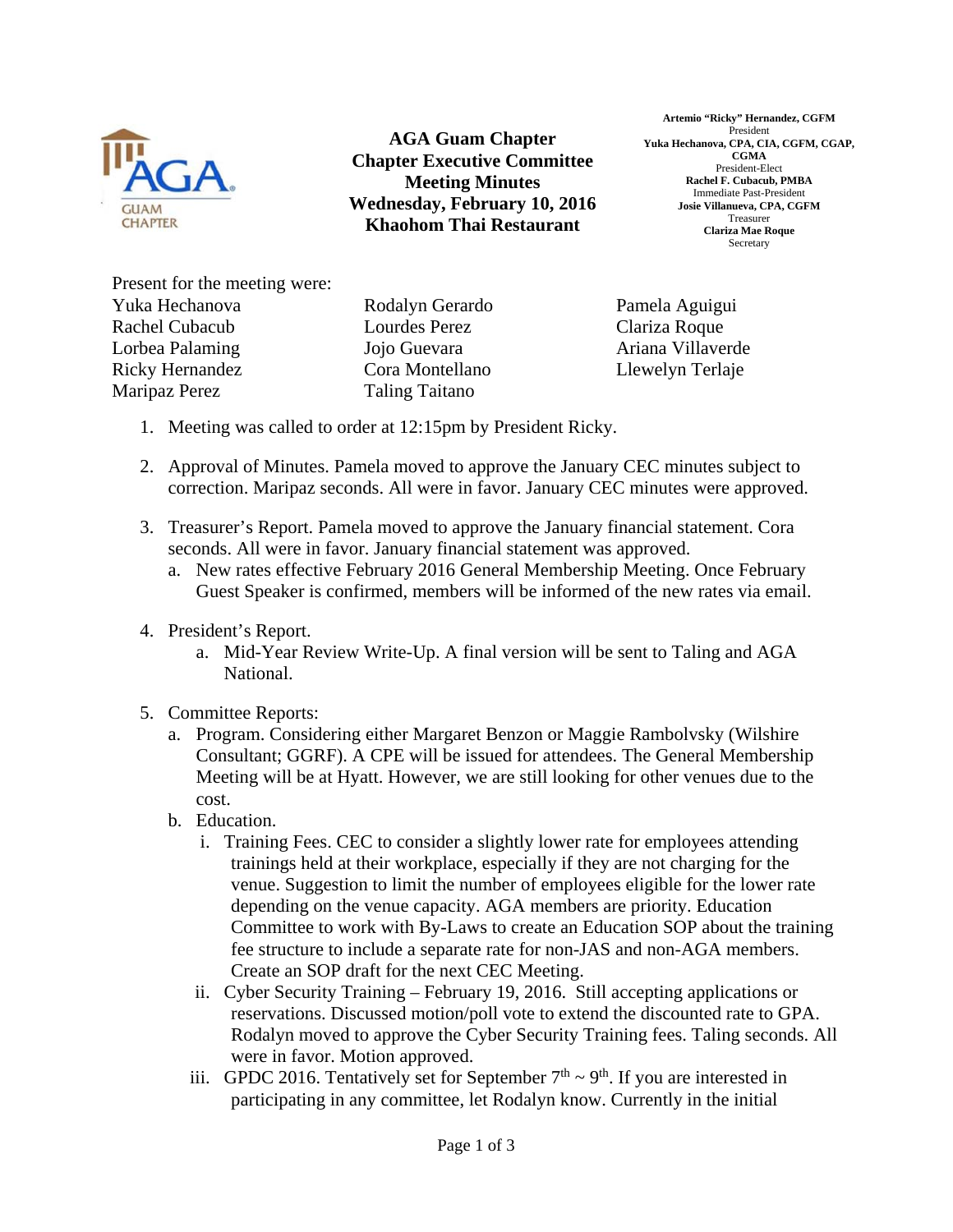planning phase and are requesting for potential topics and speakers. Next meeting is Friday, March <sup>4th</sup>. Venue: TBA.

- iv. March is CGFM Month, which means free training for CGFMs. Suggested topics were Excel Tricks and Ethics.
- c. CGFM
	- i. CGFM Practice Exam Promotion Deadline February 29, 2016. Jojo moved to change the CGFM Practice Promotion deadline from February 29<sup>th</sup> to April 30<sup>th</sup>. Pamela seconds. All were in favor. Motion passed.
	- ii. Jojo did a CGFM presentation during Zeny's class on January  $20<sup>th</sup>$ .
	- iii. Signing of the CGFM Month Proclamation with the Office of the Governor scheduled for February  $26<sup>th</sup>$  at 10:30am in the Adelup large conference room. Wear red.
	- iv. Currently working on the Resolution and Speaker for CGFM Month.
- d. Membership. Jason and Debbie were unable to attend.
	- i. Member Anniversary Announcements
- e. Early Careers
	- i. 3rd Annual High School Essay Competition. Looking for a new topic. Email Ricky or Doreen. Finalists will be determined in April or May.
	- ii. Mixer scheduled for April. Lorbea is working with Doreen.
- f. Accountability
	- i. Maripaz requested for the notifications that were sent to the entities and an updated database. (Clariza emailed the notifications and contacts of the updated noncompliant entities on February  $10<sup>th</sup>$ .)
- g. Community Service
	- i. 15<sup>th</sup> Annual AGA 5K. Need to schedule a planning meeting. Permit for Chamorro Village was obtained and solicitations are needed. Scheduled for June 25, 2016.
	- ii. Miss Earth Guam Pageant Ballot Tabulation (March  $7<sup>th</sup>$ ) Volunteers are Josie, Ricky, Rachel, and Rodalyn.
	- iii. Fundraiser at GAIN.
	- iv. No response received from DRT for a tax clinic.
- h. Scholarship
	- i. Scholarship Award during February Meeting. Two UOG recipients: Rudd Gudmalin and Von Alcoran. GCC applicant was disqualified due to completion of Associate's Degree. Presentation during February Meeting. Cora moved to accept the two UOG applicants as the recipients for the Herminia Dierking Scholarship. Taling seconds. All were in favor. Winners were accepted.
	- ii. SLM Scholarship. Typically next year's officers. It is up to the officers who to nominate. Someone who expresses great interest to be an officer and has never attended the SLM. Scholarship includes fare, hotel, and per diem. Ricky and Yuka will decide who will be attending the SLM in Salt Lake City and an email will be sent to the CEC of the decision. On another note, Taling moved to switch with Jojo for the attendance at this year's SLM as RVP. Jojo seconds. All were in favor. The switch was approved.
	- iii. Pilar will send a request for the donation to the GCC Accounting Conference. This will be sent before the next CEC meeting for discussion.